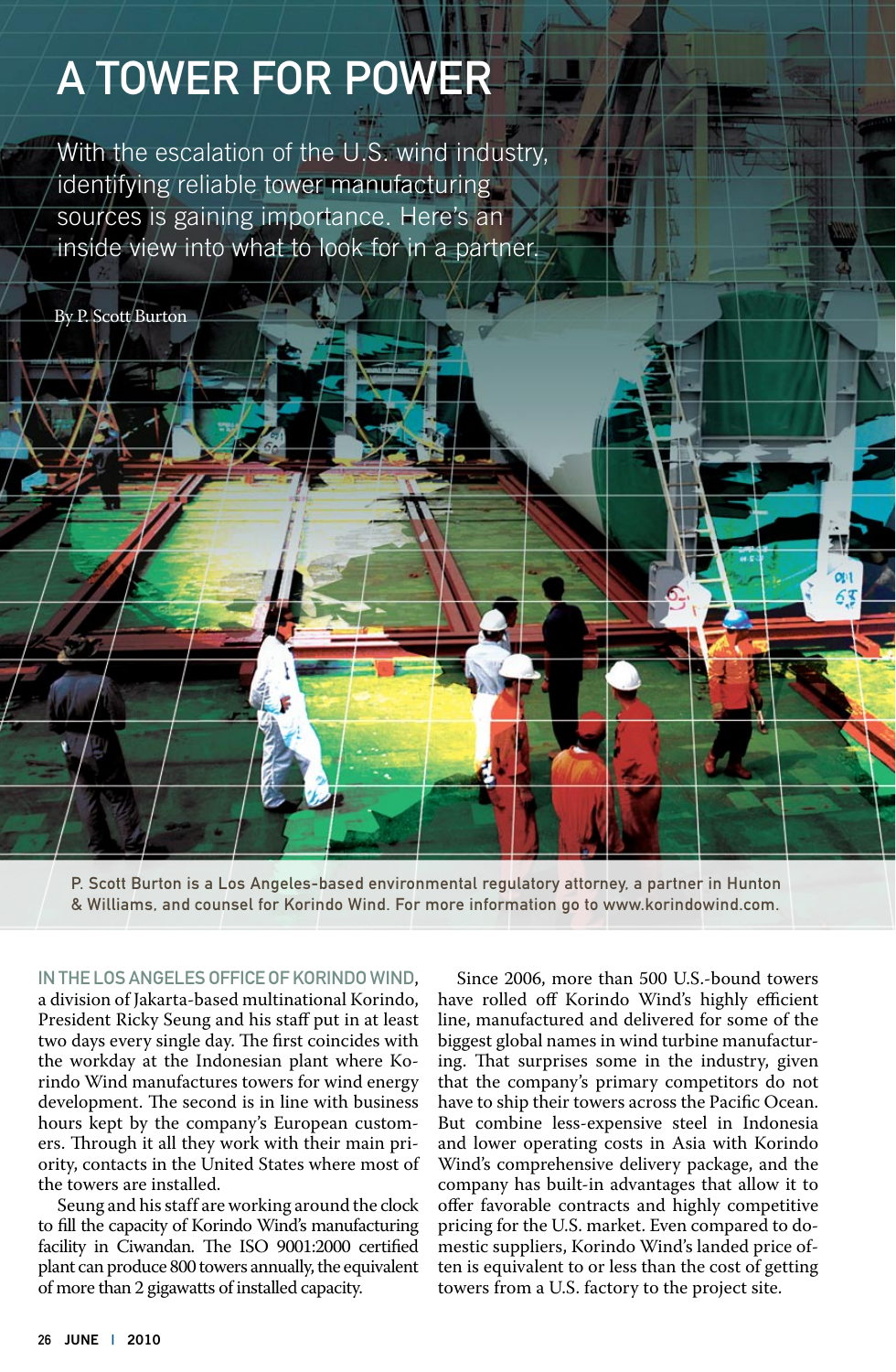

Cost is only part of the equation, though, says Seung, who adds that success in the United States requires three things: indisputable quality, unsurpassed service from plant to project site, and overall value to the customer.

## Quality Counts

The value starts with quality. Every wind tower supplier claims it manufactures high-quality towers, and some can back it up, but few can prove it to the extent of Korindo Wind. "Quality, quality, quality," says Henry Kim, wind quality manager. "Our overall quality system, including the quality management we do in our factory, is many steps above where most tower manufacturers are today. Since we are one of the few



Fig. 1: Tower sections in production on the shop floor.

ISO certified tower manufacturers in the world, of course we meet those requirements, but we go beyond that at every stage."

Kim has the qualifications and experience to pass judgment. He is an American Welding Society (AWS) certified welding inspector and, prior to joining Korindo Wind in 2006, he was the head quality manager at one of the company's competitors. He is one of two quality managers in the Ciwandan plant, and together they have more than 20 years of experience in wind tower welding and fabrication.

Their quality team does inspections at every single point of the process: raw material receiving, cutting, beveling, rolling, fit-up, submerged arc welding, blasting, painting, and assembly. Every step is documented with precision to ensure traceability. If there is a problem down the line, the company can pinpoint where it originated and address it immediately. Then there is a final shipping inspection before the sections leave the plant, a surveyor at the port ensures the integrity and quality of the sections has been maintained during transport, and another inspects them when they arrive in the United States.

Korindo Wind also has the credentials to back up its quality claim. The ISO certification guarantees customers that the company adheres to or exceeds the most stringent quality documentation requirements in the industry. Every Korindo Wind welder is AWS certified, and the 33-person quality team includes certified welding, coating and nondestructive testing inspectors

Donald Rawson, an independent coatings inspector with a Level 2 National Association of Corrosion Engineers (NACE) certification, has inspected towers manufactured by four different companies. "I'd put their coating quality right up there with the top tower manufacturers," he says. "The last inspection job that I went out on for them was probably the best I've ever seen."

The real proof, though, is in the performance of Korindo Wind towers. In more than three years of manufacturing and delivery, there has not been one significant quality issue. That's important, especially in a market that has shifted its focus from capacity and volume to quality and performance.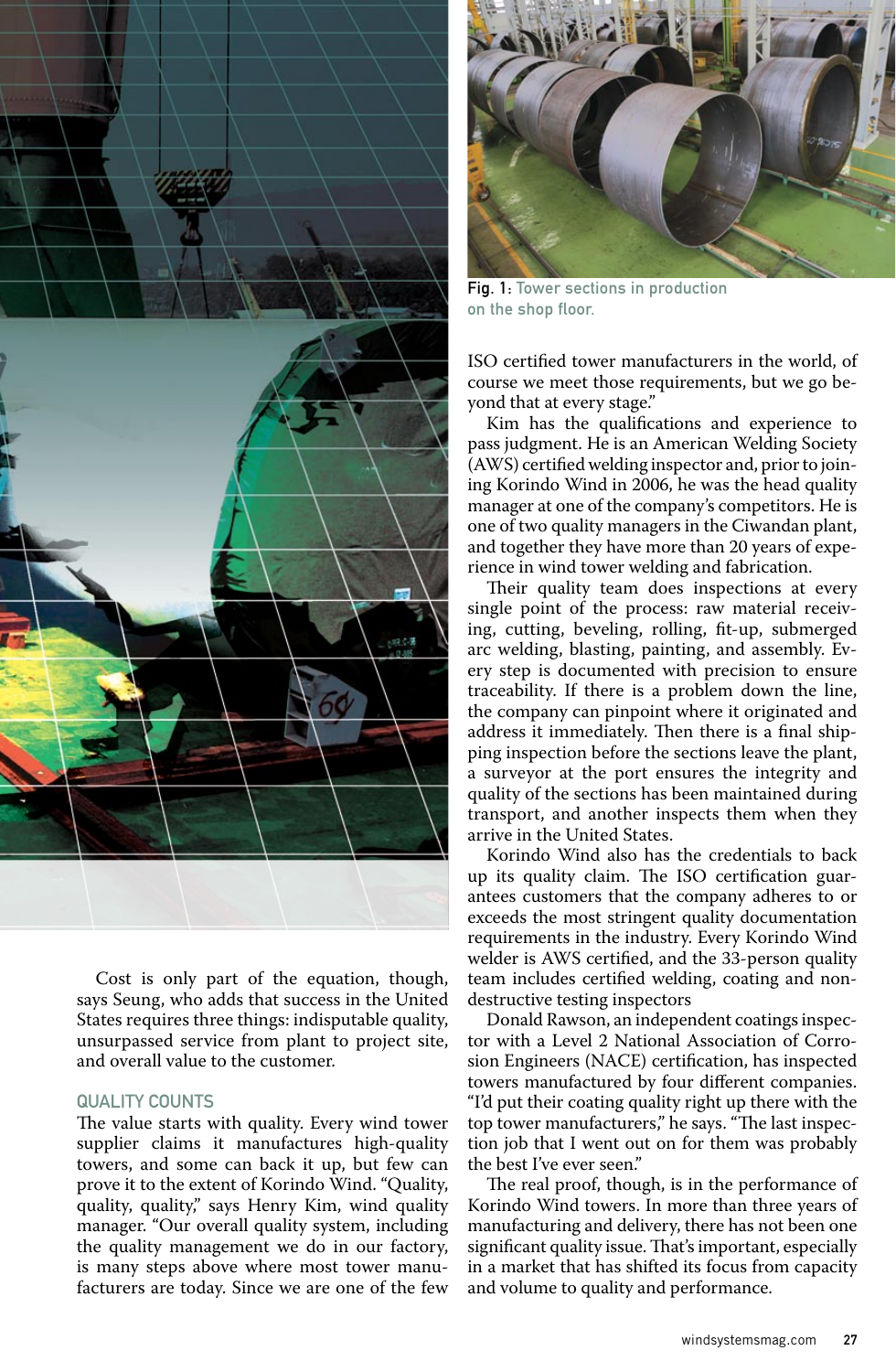

Fig. 2: A worker prepares a tower section.

#### Upside of the Downturn

The recent worldwide economic downturn has impacted tower manufacturers that supply the U.S. market in obvious and often painful ways. Many have been forced to cut workers and others have had to halt production entirely. But there have been lessobvious consequences, as well. The level of quality that turbine manufacturers and developers are now demanding is an excellent example.

# When precision, reliability and quality are your expectations... **TURN TO SOTEK/BELRIX**

A leader in the manufacturing of precision metal stampings. We supply custom stamped laminations and assemblies to a variety of customers - large and small.

Whether your need is for immediate turn around or delivery of production quantities on a regular basis, we are equipped to meet your needs.

- · Stator, Rotor, and Pole Laminations
- · Stator, Rotor, and Pole Assemblies
- Vent and Finger Plates
- **Stamping and Laser Capabilities**
- Complete In-House Tooling Capabilities





Sotek, Inc. and Belrix Industries, Inc. • 3590 Jeffrey Boulevard • Buffalo, NY 14219<br>716-821-5961 • fax: 716-821-5965 • www.sotek.com • info@sotek.com • ISO REGISTERED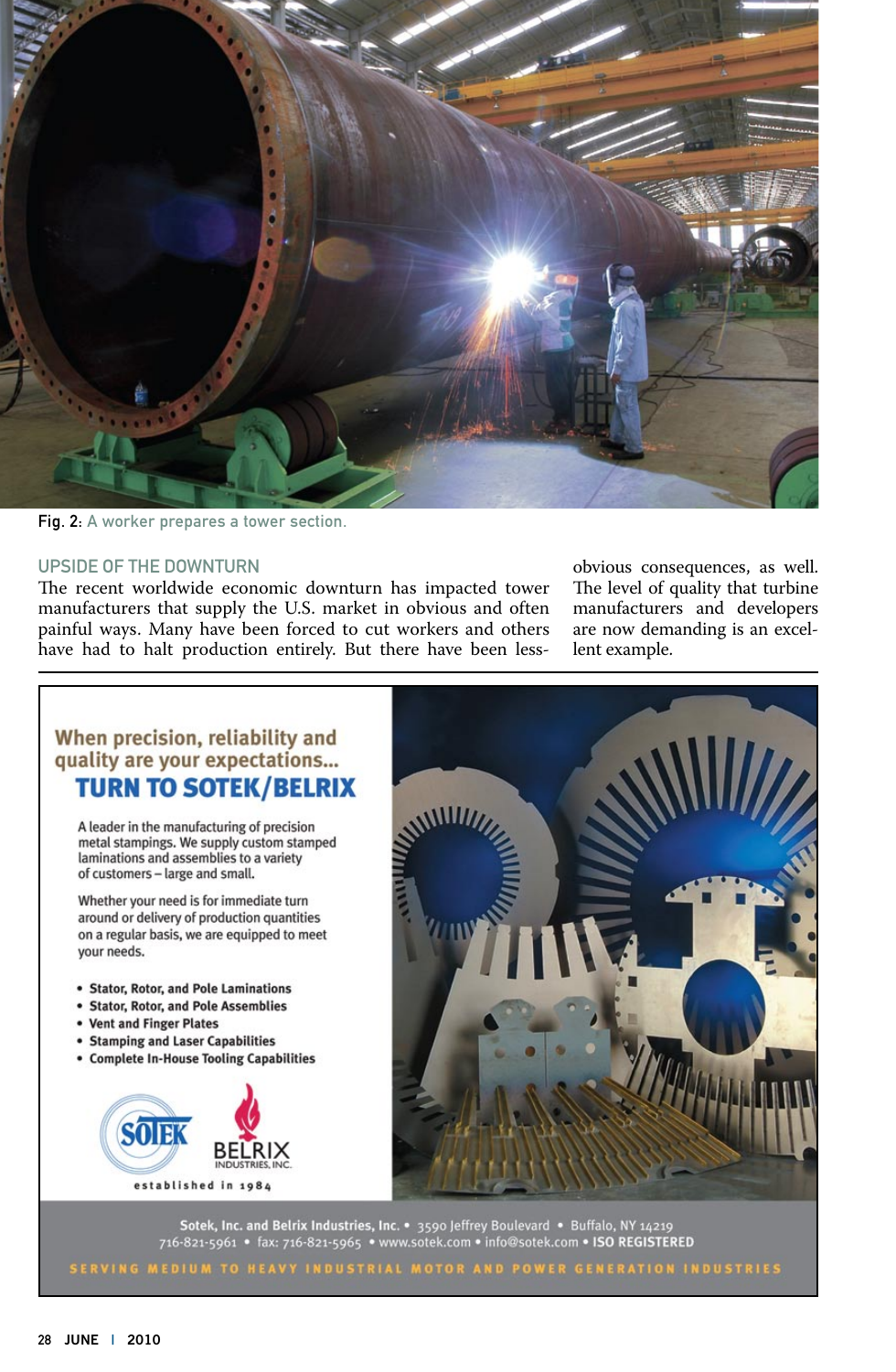

Fig. 3: Tower sections awaiting packaging.



Fig. 4: Packaged sections being loaded at the dock.

Even two to three years ago, turbine manufacturers couldn't find enough tower suppliers to meet their needs, so capacity was the primary driver for placing orders. Those companies worked with anyone who could meet their volume demands. In general, tower manufacturers focused on completing as many towers as possible as quickly as possible, sometimes to the detriment of quality.

Today, with tower plants sitting idle and others with significantly reduced volumes, turbine manufacturers have the luxury of being more selective in supplier selection and are demanding higher quality and better service at lower prices. They also have time to more thoroughly evaluate potential suppliers for those attributes.

Korindo Wind welcomes the new, heightened standard. "Turbine manufacturers have raised the bar to a new level, and we think it's great," Seung says. "Korindo Wind has been manufacturing to the higher level since the beginning, so we have no problems meeting the new expectations. We have tremendous confidence in our quality systems, our people, and our factory, so in many ways the situation makes our greatest strength even stronger."

As other companies rush to play catch-up with their quality control systems, Korindo Wind continues to do what it's been doing all along while gaining ground in research and development.

# Efficient Systems

Korindo Wind has been exacting in the development of its operation from the beginning. The management team that runs the Ciwandan plant brought nearly 50 years of combined experience in wind tower manufacturing and quality assurance to designing the facility. That team has been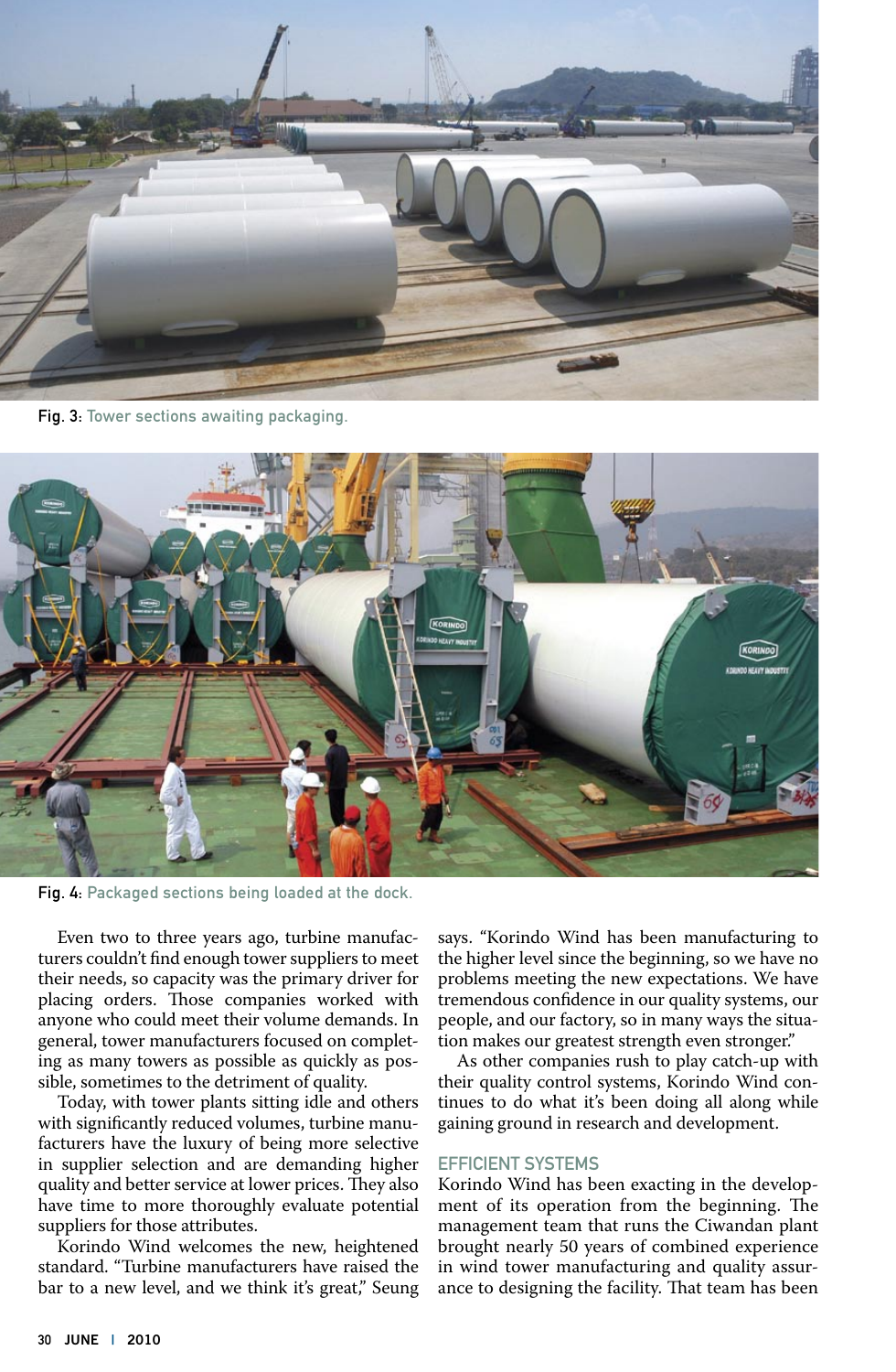a key to developing the quality that has become Korindo Wind's calling card.

"Because of our depth of knowledge and experience in manufacturing towers, we were schooled in potential defects before we even built the plant. We've been able to take a pre-emptive approach and apply lessons learned to our layout and processes," Kim says. "That saves time and money, and not just for Korindo Wind but for our customers, as well."

The plant features all the same high-tech, precision manufacturing, and measuring equipment that can be found in competitors' facilities, and the quality team does ultrasonic and non-destructive testing on site. The plant's linear production line is a model of efficiency. Raw materials enter at one end and completed tower sections exit the other with zero waste of time, effort, or material in between.

That allows Korindo Wind to produce more towers faster while maintaining its stringent quality requirements and, overall, charge less. And, with its location only one kilometer from the Port of Ciwandan, the company can cost-effectively ship towers anywhere in the world.

## Consistent Delivery

Korindo Wind has never been late on a delivery, which carries a lot of weight in an industry where timing is everything and delays can cost millions a day. But it's all in a day's work for Korindo Wind; if the plant falls behind, the sections will literally miss the boat.

"We actually can't be late because the vessels are scheduled in advance and we have to pay thousands a day just to have them sit in the port," Seung says. "Whatever it takes to stay on schedule, we're going to get it done."

To make sure that happens every time, Korindo Wind has developed a "comprehensive tower solution" that encompasses everything from sourcing raw materials to manufacturing and assembly to delivery duty paid (DDP) transportation. The company also owns and handles reverse logistics for the specialized H-frames that are needed to safely stack sections on ships.

With DDP the seller retains all risks and is responsible for all costs until the sections reach the agreed-upon destination. That can be a port, or because the company has strong ties with a domestic heavy hauler, all the way to the project site.

The logistics package addresses any concerns that customers may have about getting Korindo Wind towers to their U.S. project sites, according to General Manager David Choi. "It's a fullservice deal," he says. "We provide the stacking frames and insurance, we coordinate the ships and

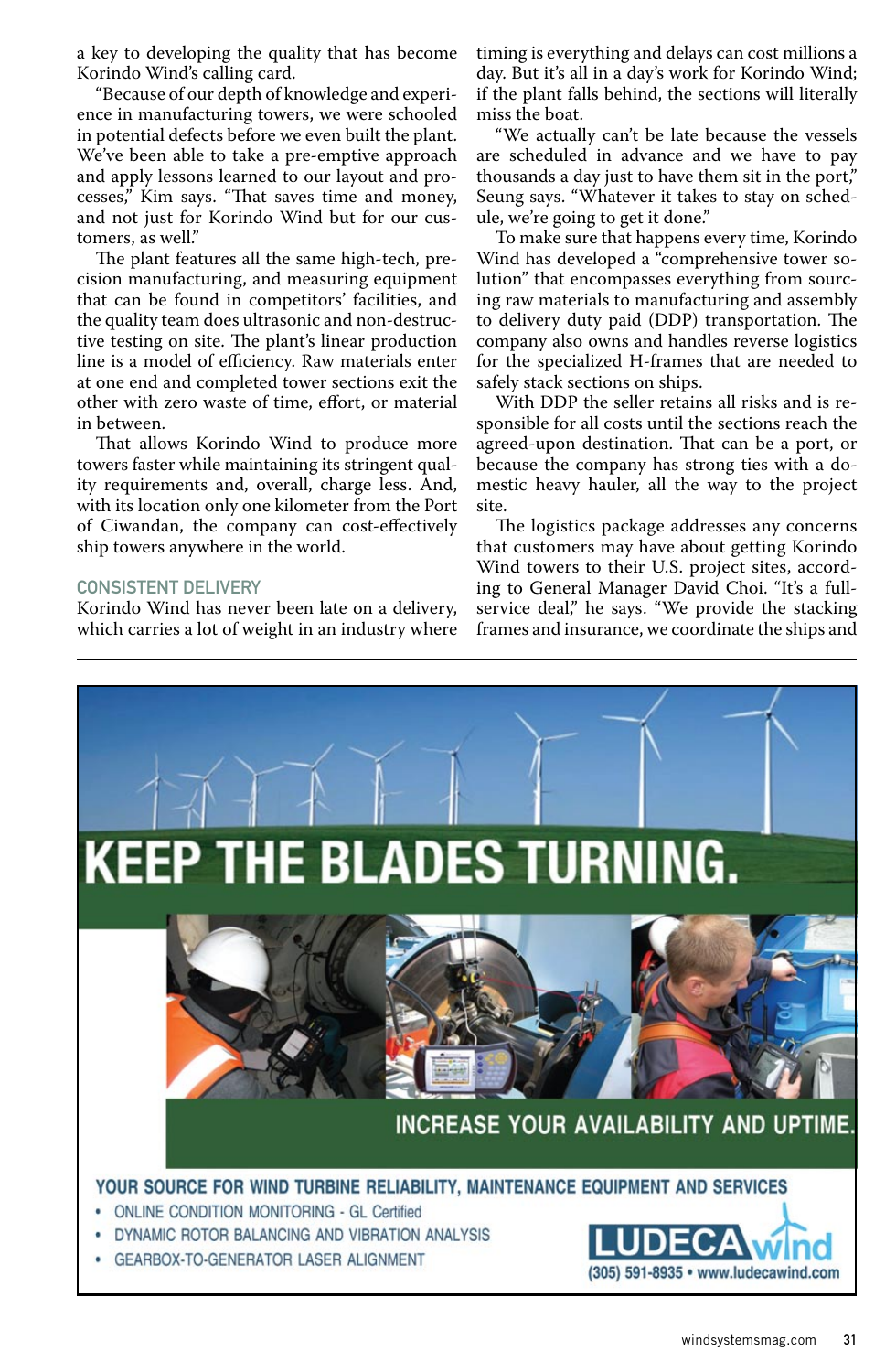

handle the ocean freight, we take care of the duty and clearing customs, and we handle all of the port work and storage. It's almost as if you've purchased from a domestic supplier, but you have the option of going to the port closest to your project site in the States or anywhere in the world."

Choi says the logistics services also give customers certainty in what can be a highly volatile shipping market because Korindo Wind has neFig. 5: Secured tower sections prepared for shipping.

gotiated a maximum rate with an ocean freight business partner. In addition, since all the towers arrive at the port closest to the site, domestic logistics and state-by-state permitting challenges are minimized. It also reduces inland transport costs, which can be substantial. Just to load a section and go down the street can cost \$10,000 and, depending on the distance, can be as much as \$50,000-\$100,000 to haul it from a U.S. plant to a project site.

Another advantage that's not quite so obvious is that all the sections arrive at the same time, ready to install. "It's a project manager's dream," ac-

cording to Seung. "He knows exactly when 20 towers will be arriving in the Port of Houston, for example, and he can schedule cranes accordingly. Those cranes cost an incredible amount for every day they are on site. With Korindo Wind, they're not going to be sitting idle waiting for a top section that's still on the line in a plant somewhere."

Korindo Wind inspectors go over the sections